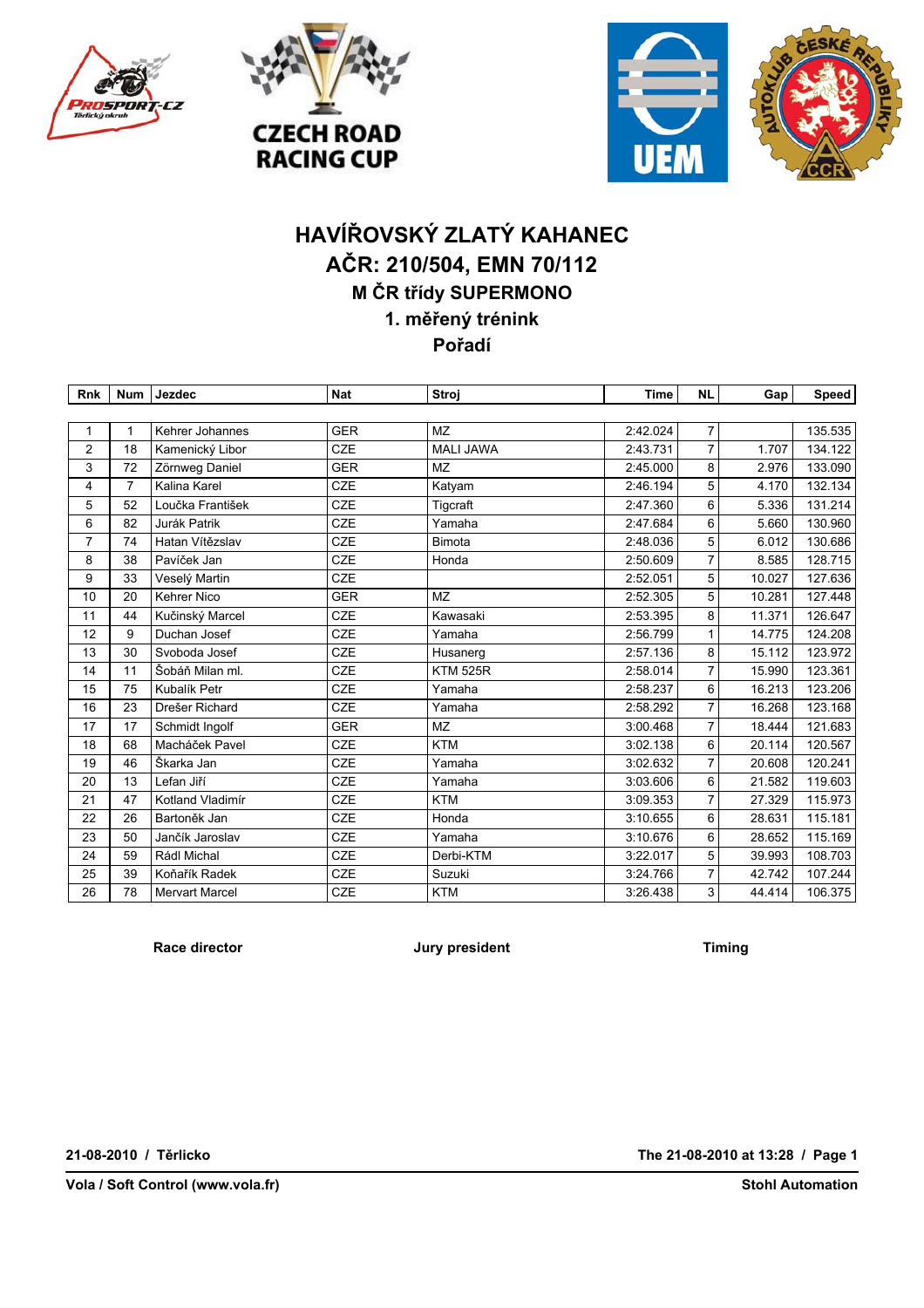





## **HAVÍŘOVSKÝ ZLATÝ KAHANEC AČR: 210/504, EMN 70/112 M ČR třídy SUPERMONO 2. měřený trénink Pořadí**

| <b>Rnk</b>     | <b>Num</b>     | Jezdec                | <b>Nat</b> | Stroj            | <b>Time</b> | <b>NL</b>      | Gap <sup>1</sup> | Speed   |
|----------------|----------------|-----------------------|------------|------------------|-------------|----------------|------------------|---------|
|                |                |                       |            |                  |             |                |                  |         |
|                | 18             | Kamenický Libor       | <b>CZE</b> | <b>MALI JAWA</b> | 2:37.511    | 8              |                  | 139.418 |
| $\overline{2}$ | $\mathbf{1}$   | Kehrer Johannes       | <b>GER</b> | <b>MZ</b>        | 2:37.761    | 11             | 0.250            | 139.197 |
| 3              | 72             | Zörnweg Daniel        | <b>GER</b> | <b>MZ</b>        | 2:40.917    | 8              | 3.406            | 136.467 |
| 4              | 82             | Jurák Patrik          | <b>CZE</b> | Yamaha           | 2:42.636    | 10             | 5.125            | 135.025 |
| 5              | $\overline{7}$ | Kalina Karel          | <b>CZE</b> | Katyam           | 2:44.395    | 3              | 6.884            | 133.580 |
| 6              | 52             | Loučka František      | <b>CZE</b> | Tigcraft         | 2:45.039    | 7              | 7.528            | 133.059 |
| 7              | 9              | Duchan Josef          | <b>CZE</b> | Yamaha           | 2:45.523    | 7              | 8.012            | 132.670 |
| 8              | 33             | Veselý Martin         | <b>CZE</b> | Yamaha           | 2:45.957    | 9              | 8.446            | 132.323 |
| 9              | 74             | Hatan Vítězslav       | CZE        | <b>Bimota</b>    | 2:46.813    | 6              | 9.302            | 131.644 |
| 10             | 13             | Lefan Jiří            | CZE        | Yamaha           | 2:48.918    | 2              | 11.407           | 130.003 |
| 11             | 38             | Pavíček Jan           | CZE        | Honda            | 2:50.805    | 9              | 13.294           | 128.567 |
| 12             | 44             | Kučinský Marcel       | <b>CZE</b> | Kawasaki         | 2:52.931    | 9              | 15.420           | 126.987 |
| 13             | 30             | Svoboda Josef         | CZE        | Husanerg         | 2:53.625    | 7              | 16.114           | 126.479 |
| 14             | 11             | Šobáň Milan ml.       | <b>CZE</b> | <b>KTM 525R</b>  | 2:57.927    | 3              | 20.416           | 123.421 |
| 15             | 23             | Drešer Richard        | <b>CZE</b> | Yamaha           | 2:58.445    | 5              | 20.934           | 123.063 |
| 16             | 17             | Schmidt Ingolf        | <b>GER</b> | <b>MZ</b>        | 2:58.941    | 9              | 21.430           | 122.722 |
| 17             | 46             | Škarka Jan            | <b>CZE</b> | Yamaha           | 2:59.073    | 8              | 21.562           | 122.631 |
| 18             | 68             | Macháček Pavel        | CZE        | <b>KTM</b>       | 3:01.314    | 9              | 23.803           | 121.115 |
| 19             | 50             | Jančík Jaroslav       | <b>CZE</b> | Yamaha           | 3:03.394    | 9              | 25.883           | 119.742 |
| 20             | 26             | Bartoněk Jan          | CZE        | Honda            | 3:07.932    | $\overline{7}$ | 30.421           | 116.850 |
| 21             | 39             | Koňařík Radek         | <b>CZE</b> | Suzuki           | 3:10.202    | 5              | 32.691           | 115.456 |
| 22             | 59             | Rádl Michal           | CZE        | Derbi-KTM        | 3:12.135    | 5              | 34.624           | 114.294 |
| 23             | 78             | <b>Mervart Marcel</b> | <b>CZE</b> | <b>KTM</b>       | 3:39.034    | 1              | 1:01.523         | 100.258 |

**Race director Timing Jury president Timing** 

**21-08-2010 / Těrlicko**

**Vola / Soft Control (www.vola.fr)**

**The 21-08-2010 at 18:48 / Page 1**

**Stohl Automation**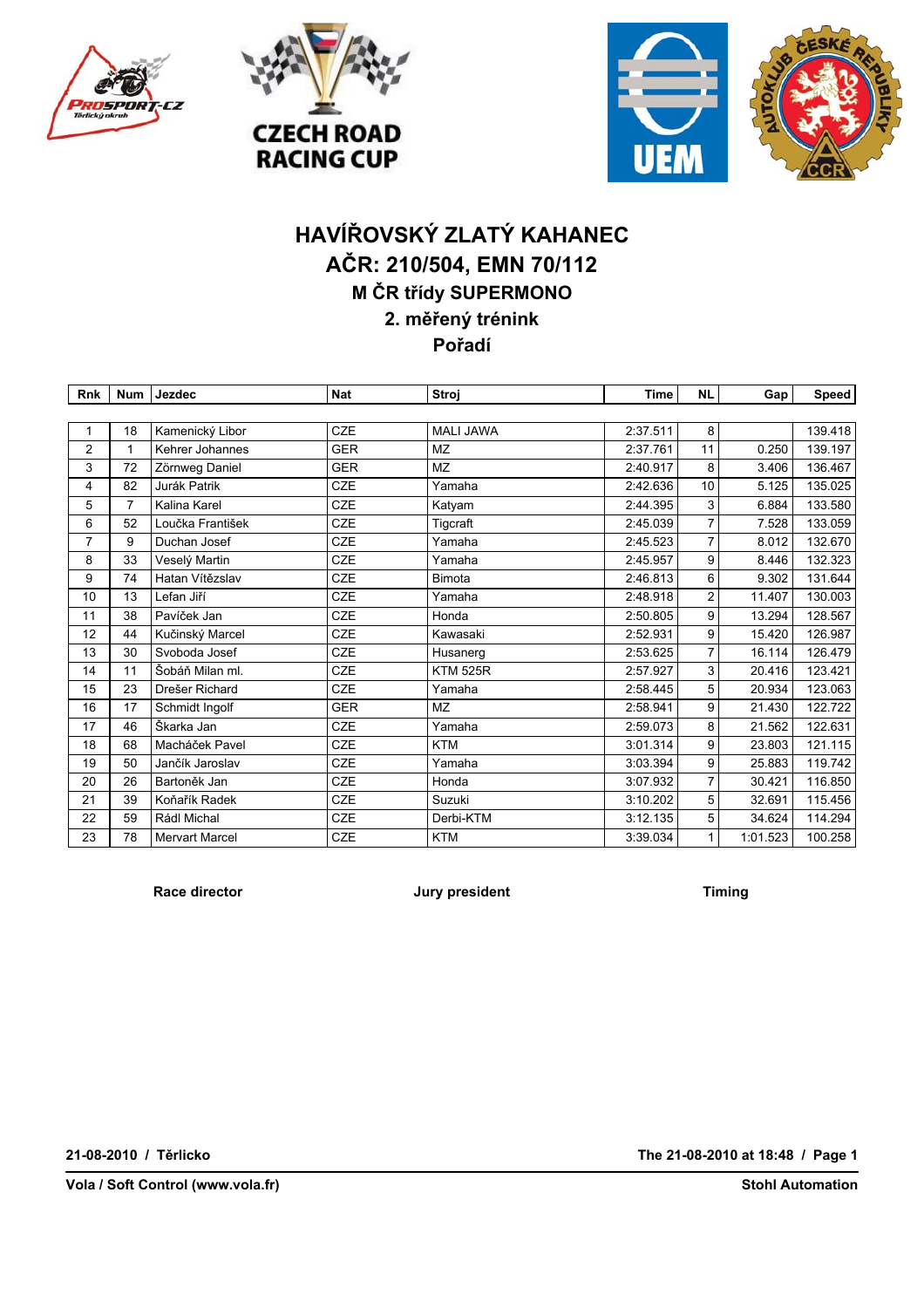





# **HAVÍŘOVSKÝ ZLATÝ KAHANEC AČR: 210/504, EMN 70/112 M ČR třídy SUPERMONO Pořadí**

| Rnk            | Num            | Jezdec                | <b>Nat</b> | Stroj            | 1.Session | 2.Session | Time     | Gap    | Speed   |
|----------------|----------------|-----------------------|------------|------------------|-----------|-----------|----------|--------|---------|
|                |                |                       |            |                  |           |           |          |        |         |
| $\mathbf{1}$   | 18             | Kamenický Libor       | <b>CZE</b> | <b>MALI JAWA</b> | 2:43.731  | 2:37.511  | 2:37.511 |        | 139.418 |
| 2              | $\mathbf{1}$   | Kehrer Johannes       | <b>GER</b> | <b>MZ</b>        | 2:42.024  | 2:37.761  | 2:37.761 | 0.250  | 139.197 |
| 3              | 72             | Zörnweg Daniel        | <b>GER</b> | <b>MZ</b>        | 2:45.000  | 2:40.917  | 2:40.917 | 3.406  | 136.467 |
| 4              | 82             | Jurák Patrik          | CZE        | Yamaha           | 2:47.684  | 2:42.636  | 2:42.636 | 5.125  | 135.025 |
| 5              | $\overline{7}$ | Kalina Karel          | CZE        | Katyam           | 2:46.194  | 2:44.395  | 2:44.395 | 6.884  | 133.580 |
| 6              | 52             | Loučka František      | CZE        | Tigcraft         | 2:47.360  | 2:45.039  | 2:45.039 | 7.528  | 133.059 |
| $\overline{7}$ | 9              | Duchan Josef          | CZE        | Yamaha           | 2:56.799  | 2:45.523  | 2:45.523 | 8.012  | 132.670 |
| 8              | 33             | Veselý Martin         | CZE        | Yamaha           | 2:52.051  | 2:45.957  | 2:45.957 | 8.446  | 132.323 |
| 9              | 74             | Hatan Vítězslav       | CZE        | <b>Bimota</b>    | 2:48.036  | 2:46.813  | 2:46.813 | 9.302  | 131.644 |
| 10             | 13             | Lefan Jiří            | CZE        | Yamaha           | 3:03.606  | 2:48.918  | 2:48.918 | 11.407 | 130.003 |
| 11             | 38             | Pavíček Jan           | CZE        | Honda            | 2:50.609  | 2:50.805  | 2:50.609 | 13.098 | 128.715 |
| 12             | 20             | <b>Kehrer Nico</b>    | <b>GER</b> | <b>MZ</b>        | 2:52.305  |           | 2:52.305 | 14.794 | 127.448 |
| 13             | 44             | Kučinský Marcel       | <b>CZE</b> | Kawasaki         | 2:53.395  | 2:52.931  | 2:52.931 | 15.420 | 126.987 |
| 14             | 30             | Svoboda Josef         | CZE        | Husanerg         | 2:57.136  | 2:53.625  | 2:53.625 | 16.114 | 126.479 |
| 15             | 11             | Šobáň Milan ml.       | CZE        | <b>KTM 525R</b>  | 2:58.014  | 2:57.927  | 2:57.927 | 20.416 | 123.421 |
| 16             | 75             | Kubalík Petr          | CZE        | Yamaha           | 2:58.237  |           | 2:58.237 | 20.726 | 123.206 |
| 17             | 23             | Drešer Richard        | CZE        | Yamaha           | 2:58.292  | 2:58.445  | 2:58.292 | 20.781 | 123.168 |
| 18             | 17             | Schmidt Ingolf        | <b>GER</b> | <b>MZ</b>        | 3:00.468  | 2:58.941  | 2:58.941 | 21.430 | 122.722 |
| 19             | 46             | Škarka Jan            | CZE        | Yamaha           | 3:02.632  | 2:59.073  | 2:59.073 | 21.562 | 122.631 |
| 20             | 68             | Macháček Pavel        | CZE        | <b>KTM</b>       | 3:02.138  | 3:01.314  | 3:01.314 | 23.803 | 121.115 |
| 21             | 50             | Jančík Jaroslav       | CZE        | Yamaha           | 3:10.676  | 3:03.394  | 3:03.394 | 25.883 | 119.742 |
| 22             | 26             | Bartoněk Jan          | CZE        | Honda            | 3:10.655  | 3:07.932  | 3:07.932 | 30.421 | 116.850 |
| 23             | 47             | Kotland Vladimír      | CZE        | <b>KTM</b>       | 3:09.353  |           | 3:09.353 | 31.842 | 115.973 |
| 24             | 39             | Koňařík Radek         | CZE        | Suzuki           | 3:24.766  | 3:10.202  | 3:10.202 | 32.691 | 115.456 |
| 25             | 59             | Rádl Michal           | CZE        | Derbi-KTM        | 3:22.017  | 3:12.135  | 3:12.135 | 34.624 | 114.294 |
| 26             | 78             | <b>Mervart Marcel</b> | CZE        | <b>KTM</b>       | 3:26.438  | 3:39.034  | 3:26.438 | 48.927 | 106.375 |

**Race director Jury president Timing**

**21-08-2010 / Těrlicko**

**Vola / Soft Control (www.vola.fr)**

**The 21-08-2010 at 18:47 / Page 1**

**Stohl Automation**